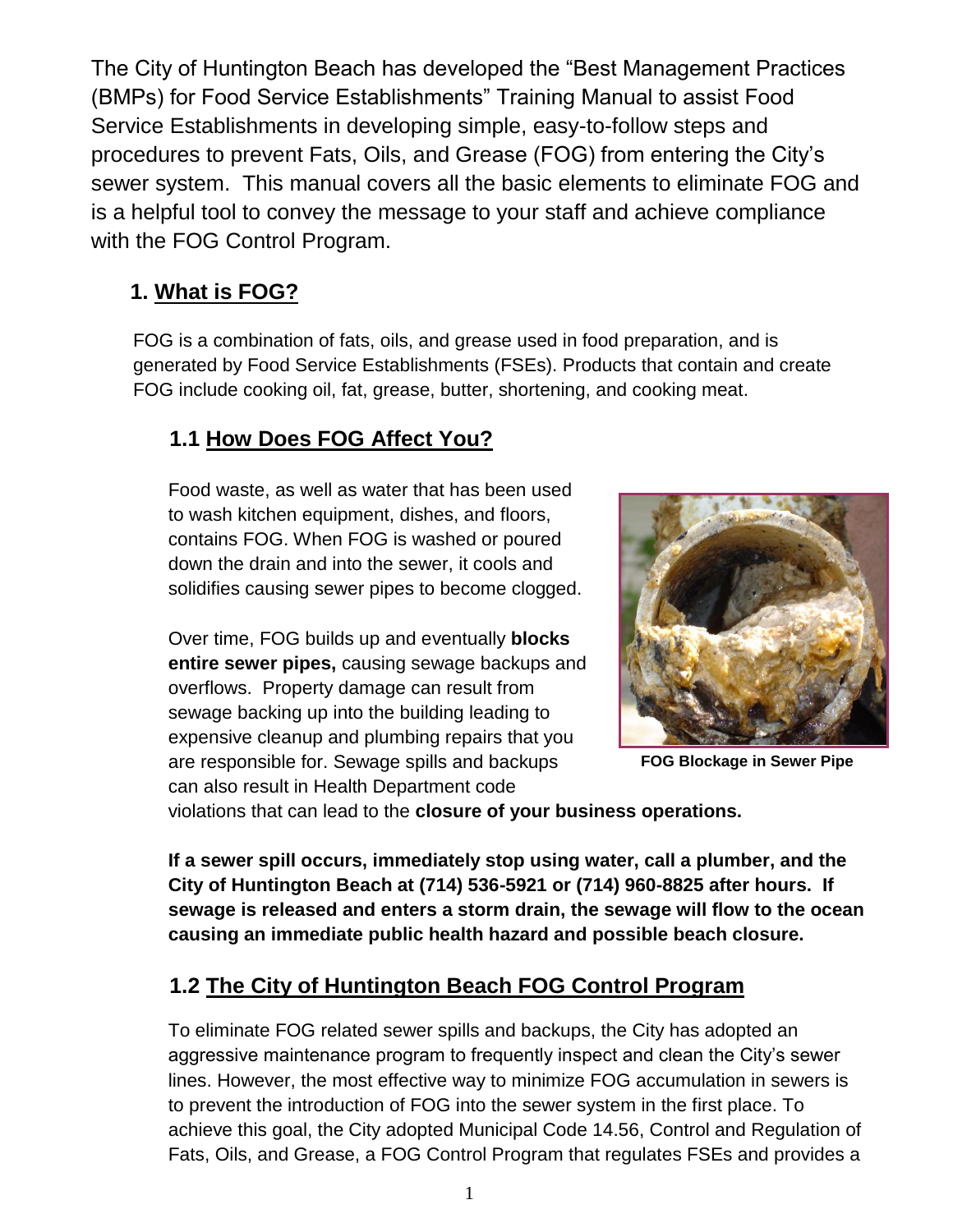mechanism to help control and minimize the introduction of FOG into the City's sewer system. The City's FOG Control Program implements a three-part approach:

o Public Outreach and Education

Public outreach programs educate commercial business operators/owners and residents on the problems associated with improper disposal of FOG and encourage the implementation of FOG BMPs.

o Food Service Establishment FOG Control Program

The FSE FOG Control program provides the City, through the FOG ordinance, with the authority to inspect and monitor the implementation of BMPs.

#### o Enhanced Sewer Maintenance and Cleaning

Enhanced sewer maintenance activities are scheduled as a result of the City's inspection of the sewer system using a closed circuit television (CCTV) inspection system.

## **2. How to Achieve Compliance with the Food Service Establishment FOG Control Program**

Achieving compliance with the City's FSE FOG Control Program requires the implementation of all of the following BMPs by the owner/operator of the FSE through an Employee Training and Awareness Program.

- o "Dry Wiping" Pots, Pans, Dishware, and Work Areas to Remove Grease
- o Spill Prevention and Proper Clean Up Methods
- o Drain Screening
- o Proper Dish Washing and Equipment Cleaning
- o Recycling FOG
- o Maintenance of Kitchen Exhaust Filters
- o Posting "No Grease" Signs
- o Maintenance of Grease Control Devices (Grease Traps and Grease Interceptors)

The above BMPs are designed to reduce or eliminate FOG into the sewer system. Other BMPs not listed may be necessary to further reduce or eliminate FOG.

#### **3. Employee Training and Awareness Program**

The success of your establishment's BMP program to eliminate FOG from entering your sewer system is largely dependent upon your employees. The City requires the training of all employees **at least twice a calendar year** and all new hires within two calendar weeks of hire on the following subjects: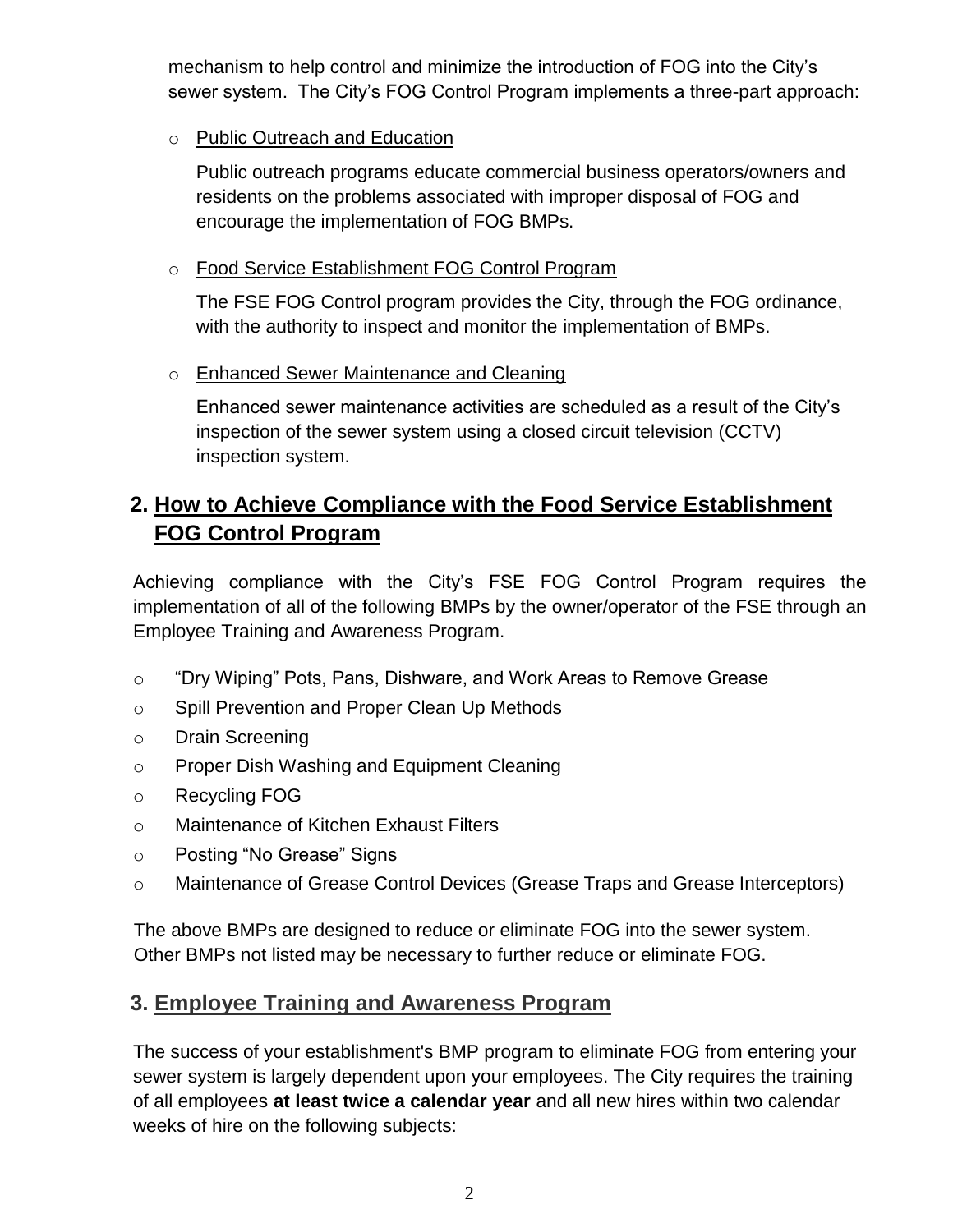- o "Dry wiping" pots, pans, dishware, and work areas to remove grease
- o Spill prevention and proper cleanup methods
- o Drain Screening
- o Dishwashing and Equipment Cleaning
- o Proper FOG Recycling/Disposal
- o Maintenance of Kitchen Exhaust Filters
- o Post "No Grease" Signs
- o Employee training must be documented in the Employee Training Record (Attachment I) and include employee signatures indicating each employee's attendance and understanding of the practices reviewed. **All training records must be kept on site at all times and made available for review by the City.**

The following sections cover training elements required by the City of Huntington Beach. The *italic/bold texts* are recommendations for restaurant managers/supervisors to train employees. These are only recommendations that may or may not work and should be used or modified accordingly.

# **3.1 "Dry Wiping" Pots, Pans, dishware, and Work Areas to Remove Grease**

Remove food waste with paper towels or a spatula from dishes, pans, and workareas by "dry wiping" before washing will prevent FOG from entering your sewer system. Washing food waste and FOG into the drains will eventually cause FOG to build up and create costly blockages in your sewer lines.

*Train employees how to "dry wipe" food waste from pots, pans, and dishware by:* 

- o *Using rubber scrapers or paper towels to remove food waste, fats, oils and grease from cookware, utensils, pots, and pans before washing. Food waste should be disposed in a double bagged trash can.*
- o *Keep "dry wipe" tools by the dish washing area for easy access and use.*
- o *Using food grade paper to soak up oil and grease under fryer baskets prior to mopping floors.*

# **3.2 Spill Prevention and Proper Clean-Up Methods**

All employees shall be trained on spill containment and proper spill cleanup methods. Preventing spills will help prevent slips and fall hazards as well as clogged drains.

3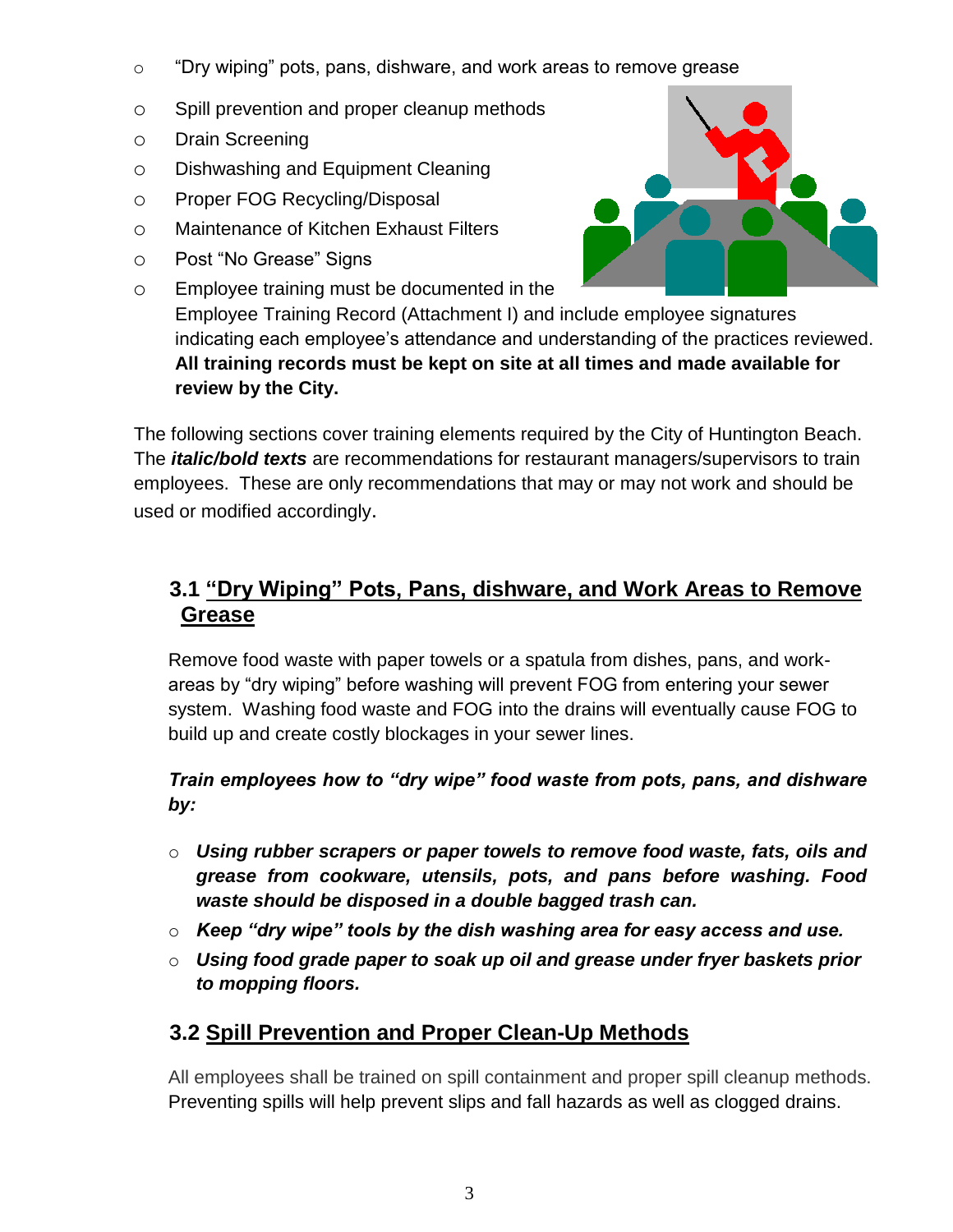#### *For spill prevention:*

- o *Empty containers before they are full to avoid spills.*
- o *Place lids on all containers when transporting liquids, particularly containers with liquid wastes containing FOG.*
- o *Provide employees with proper tools, e.g., carts with wheels, and ample containers to transport materials without spilling.*
- o *Practice effective spill containment and clean up. Sweep or vacuum spills of dry products.*

Establishments that use large amounts of cooking fats, such as deep fryers, should post their spill response procedures and have a spill kit in an easily accessible well known location. *The spill kit shall contain absorbent material, like absorbent pads or kitty litter for liquid spills.* 

*To clean FOG spills employees should be trained to:* 

- o *Block off all sinks and floor drains near the spill.*
- o *Use absorbent material in the spill kit to completely surround the spill.*
- o *Sweep up used absorbent material and throw it away.*
- o *Mop with a degreaser only to remove trace residues.*

## **3.3 Drain Screening**

Keeping food particles containing FOG out of the sewer system can prevent clogged drains and pipe blockages. To implement this, install screens that have 1/8-inch or 3/16-inch screen openings in each floor, mop and hand sink.

#### *Train employees on the following:*

- o *How to clean drain screens frequently and dispose of the collected material in a trash can.*
- o *How to replace damaged or missing screens.*

## **3.4 Dishwashing and Equipment Cleaning**

Proper dishwashing and cleaning methods will prevent food solids and FOG from clogging drains and causing backups.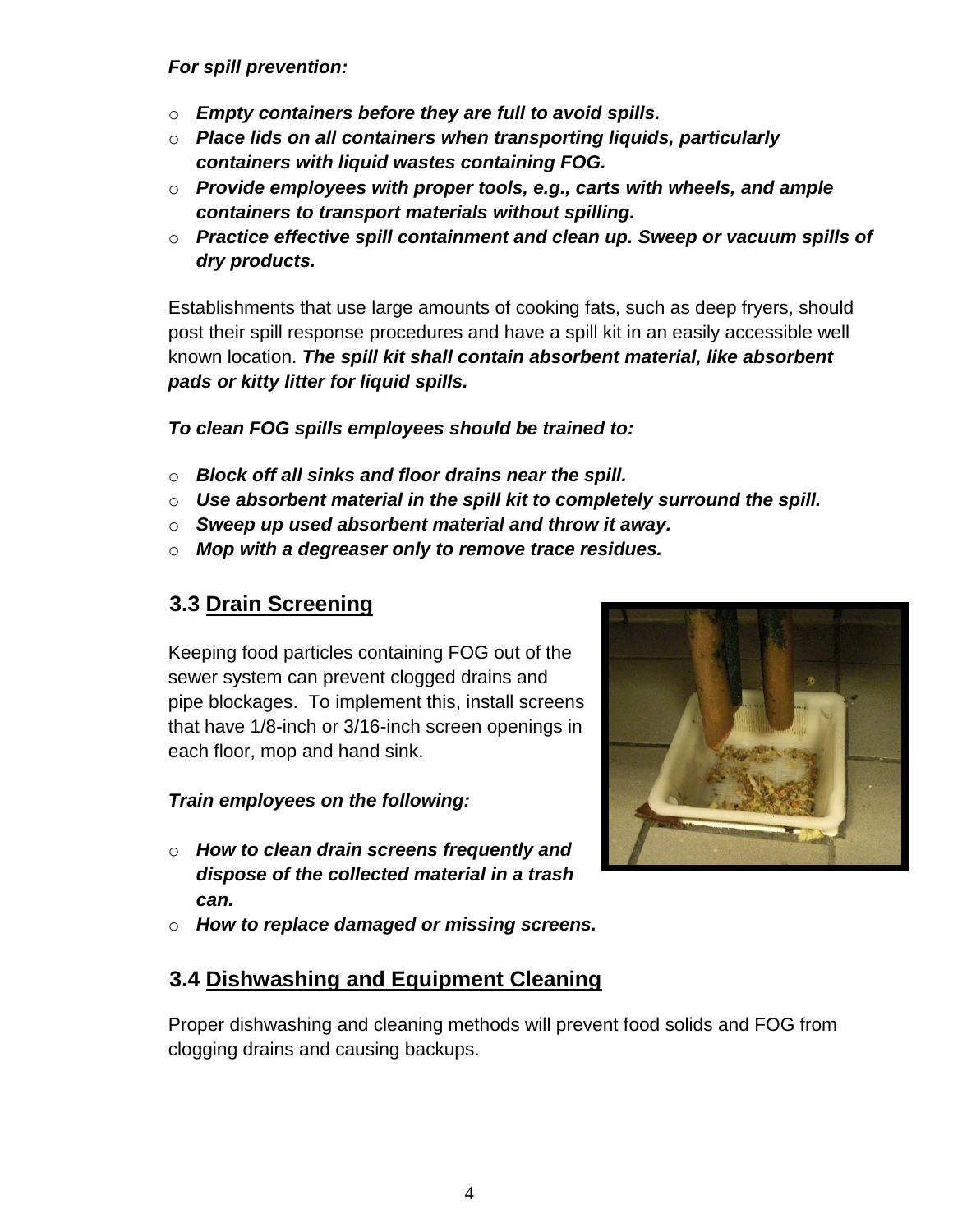*Train employees to:*

- o *Use a rubber spatula to scrape the sides of deep fryers and large pots then wipe with paper towels before washing All excess grease and oil should be placed into a waste grease container and throw paper towels in the trash.*
- o *Empty grill and broiler drip pans into a waste grease container and then wipe down with paper towels prior to washing. Dispose of the paper towels in trash.*

# **3.5 Recycling FOG**

All waste fryer oil and cooking grease must be disposed into designated waste FOG containers. A list of suggested recycling companies is provided in Attachment III.

#### *To recycle FOG, train your employees to:*

- o *Never throw waste oil down any drain.*
- o *Collect and store deep fryer waste oil in a designated recycling container. Please see Attachment III of this manual for a suggested list of vendors that may provide this service.*
- o *Keep FOG waste containers covered at all times and promptly clean all spills and residue.*
- o *If FOG waste containers are stored outside, lock and secure lids to prevent theft and/or vandalism, and rain from getting into the container.*
- o *Keep containers in good working order and free of leaks.*
- o *If possible store waste FOG containers indoors. This will minimize the risk of theft and spills.*





# **3.6 Maintenance of Kitchen Exhaust Filters**

*Routinely clean kitchen exhaust system filters.* If filters are not cleaned on a regular basis, grease and oils escape through the kitchen exhaust system and can accumulate on the roof of your establishment and eventually enter the storm drain system when it rains. Hood filters can be cleaned by a company or employees.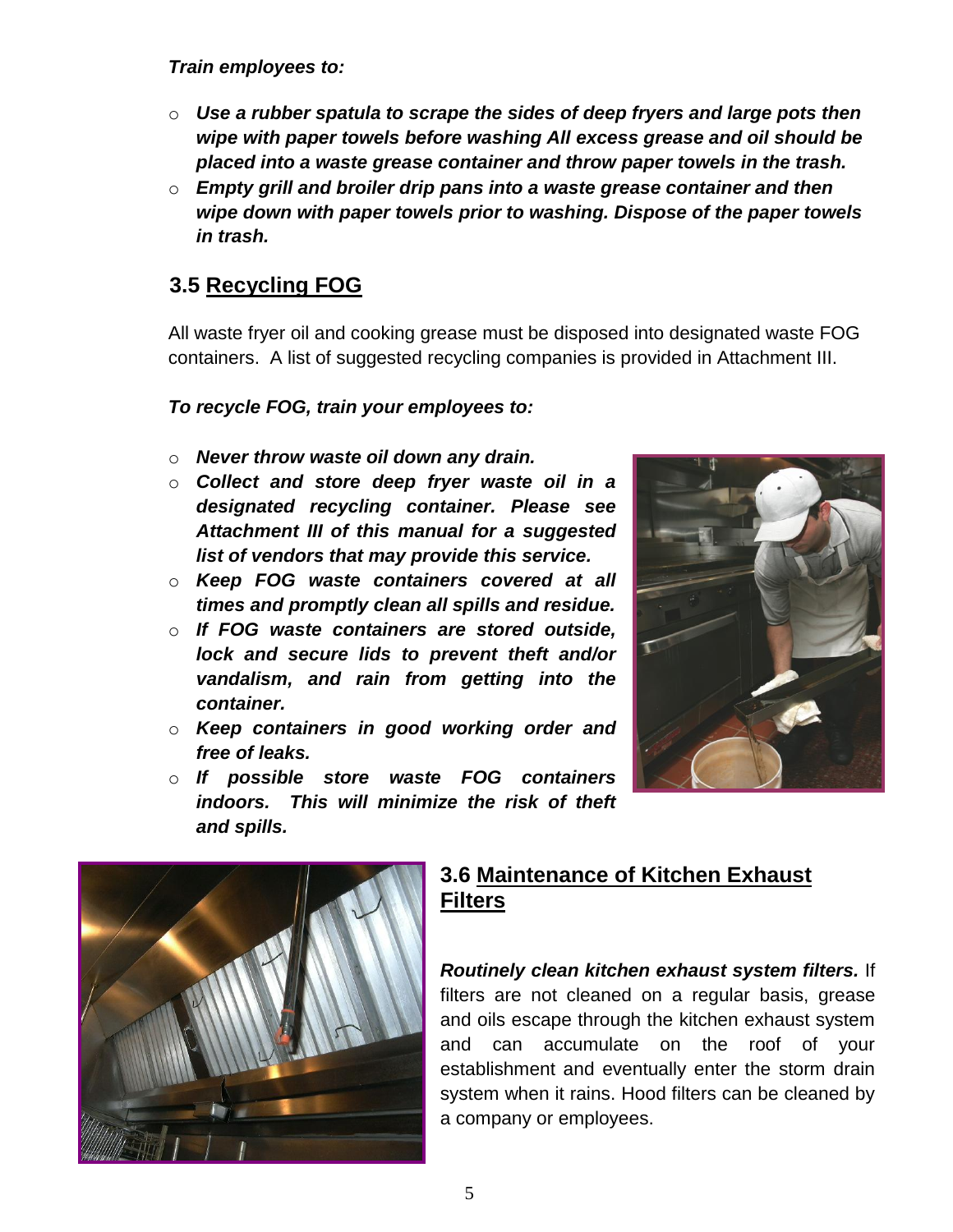*If employees clean hood filters train your employees to:*

- o *Place the hood filters over a double bagged trash can. Spray degreaser on the dirty hood filters to loosen the grease and allow the excess degreaser to drip into the trash can.*
- o *Use a paper towel to wipe down the hood filters once the degreaser has been applied.*
- o *Dispose of the paper towel in the trash can.*
- o *Wash the hood filters with soap and hot water once all the excess grease has been removed.*

Spraying filters with hot water using little or no detergent over a mop sink connected to a grease trap or interceptor can also effectively clean hood filters. After a hot water rinse (drain must be connected to a grease trap or interceptor), filter panels can be placed into the dishwasher.

## **3.7 Post "No Grease" Signs**

Post "No Grease" signs near three compartment sinks and mop sinks to remind your staff that FOG should never be poured down the drain. This will serve as a constant reminder to your employees to properly recycle FOG and to dispose of food waste in the garbage, not down the drain.

The City will provide your facility with "No Grease" signs and other FOG related information that you can use to educate your staff.



### **4. Grease Control Devices; Grease Trap vs. Grease Interceptor**

#### **Grease Trap vs. Grease Interceptor**

Grease traps and grease interceptors are both considered grease control devices. Grease traps are smaller devices, usually 25-100 gallon capacity, that are typically located

inside a food service facility. A grease interceptor is a larger device, usually 750 to 2,000 gallon capacity, which is located underground and outside of a food service establishment.



**Typical Grease Traps**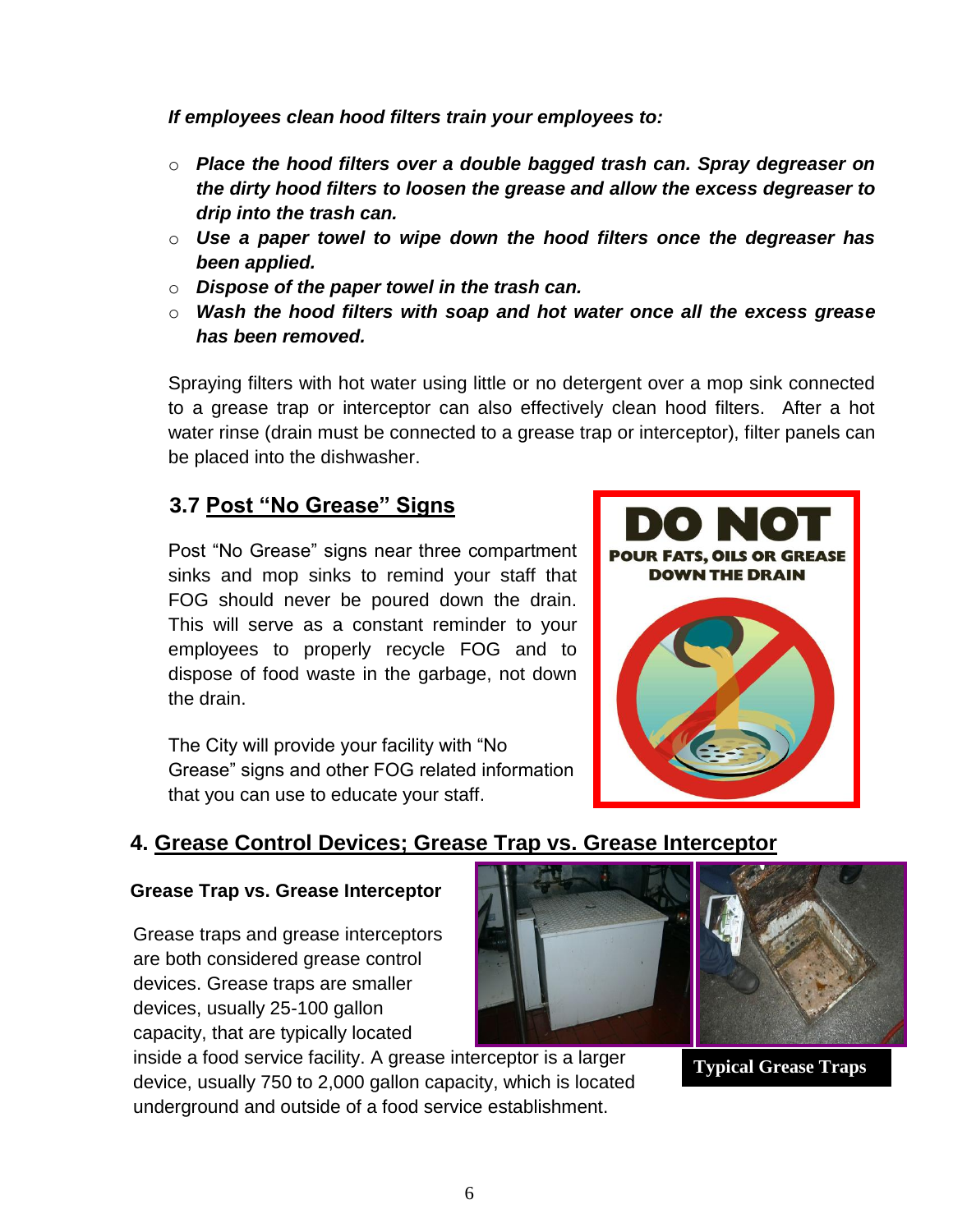Grease control devices are designed to collect, contain and remove food solids and grease from wash water while allowing the remaining liquid waste to discharge to the sewer system.



**Grease Interceptor Manholes**

### **Maintenance of Grease Control Devices**

For grease control devices to be effective, the units must be properly sized and maintained to allow adequate time for food solids and FOG to settle and accumulate. Inspecting and cleaning a grease control device is critical to ensure that it is functioning properly. **Grease Control Devices are required to be cleaned at minimum on a quarterly basis. Proof of maintenance shall be retained in the training manual.**

The maintenance frequency for your grease control device depends on the volume of FOG your facility generates. **Your FSE will save grease control device maintenance costs by implementing the BMPs detailed in this manual.** 

Here are some basic maintenance requirements for grease control devices: The total FOG and solids in the grease control device should never be over 25% of the capacity of the tank. Always review the maintenance record to see that it is less than 25%. If the grease control devices is greater than 25 percent of the holding capacity you are required to perform a full cleaning of the device.

FSEs that choose to service the grease traps on their own are required to maintain a record that documents the cleaning activities in the FOG Training Manual. Records should include the name of the employee who performed the cleaning, date/time of cleaning, amount of grease removed and the disposal location for the grease. A sample maintenance log (see Attachment II – Maintenance Log) has been provided for your use and should be utilized to document the inspection and cleaning of your grease trap. Grease interceptors should be serviced, at a minimum, quarterly by a licensed service provider and service records must be kept onsite for review by City staff. A suggested list of service providers is in Attachment III - Grease Recycling and Grease Control Device Service Providers.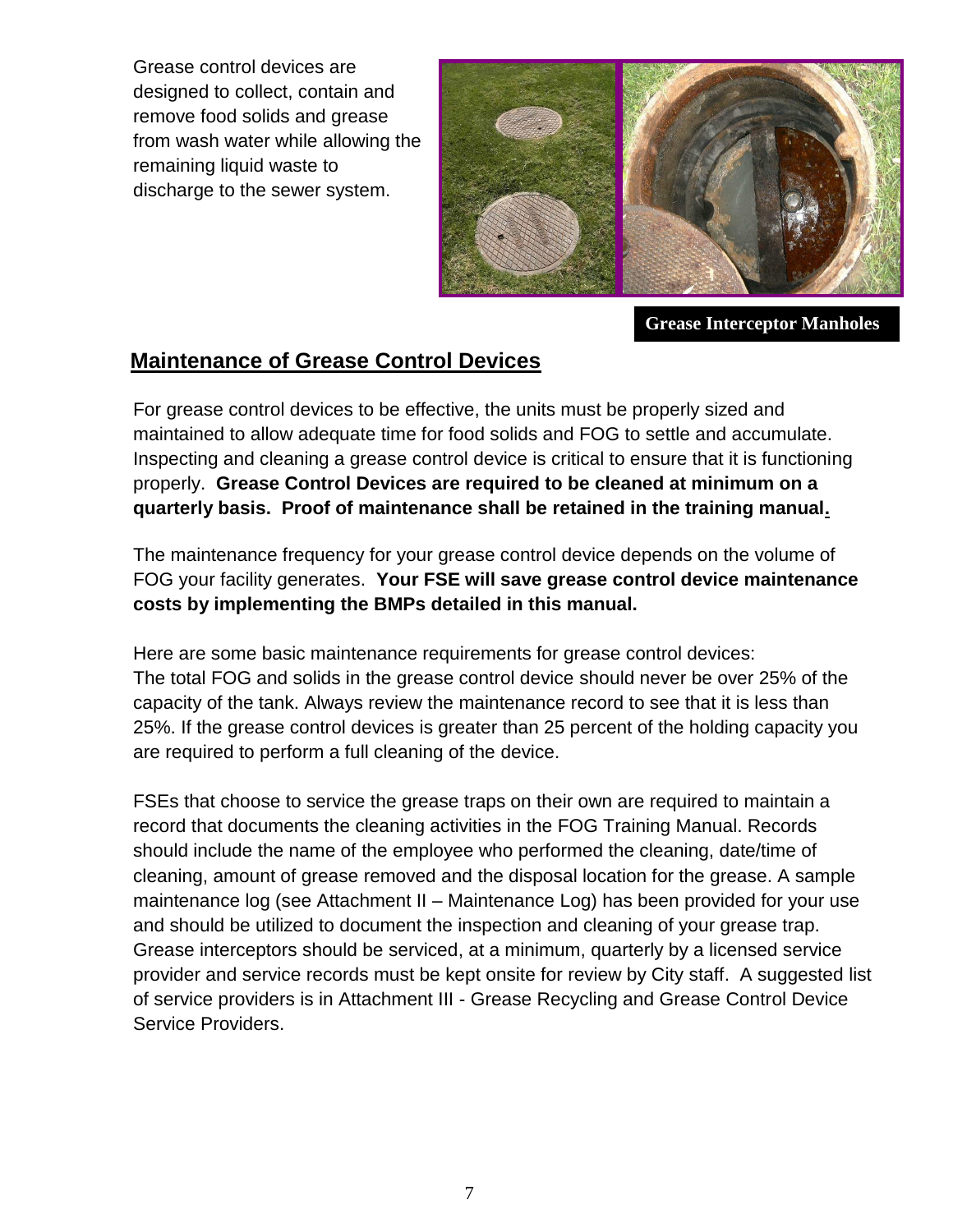*It is important to review the grease control device maintenance record.* Often, the grease service provider performing the cleaning will indicate repairs that need to be made if something is broken, missing, and requires additional cleaning or repair.

|                                                                                                                                                                                                                                                          | 2624 B. Hickory St.<br>Santa Ana, CA 92707<br>1-800-020-7867<br><b>TERRATIONAL</b><br>sport darlingti anni<br>Grease Interceptor/Trap Manifest |                    |                      |                                                     |                                                     |                           |                        |  |
|----------------------------------------------------------------------------------------------------------------------------------------------------------------------------------------------------------------------------------------------------------|------------------------------------------------------------------------------------------------------------------------------------------------|--------------------|----------------------|-----------------------------------------------------|-----------------------------------------------------|---------------------------|------------------------|--|
|                                                                                                                                                                                                                                                          | ACCOUNT #                                                                                                                                      |                    |                      |                                                     |                                                     |                           |                        |  |
|                                                                                                                                                                                                                                                          | Tkt#: 429292                                                                                                                                   | 6101               |                      |                                                     |                                                     | P.O.B.<br><b>TICKET #</b> |                        |  |
| <b>DAR PRO</b>                                                                                                                                                                                                                                           | Phone:                                                                                                                                         |                    |                      |                                                     |                                                     | <b>OATE:</b>              | 11614                  |  |
|                                                                                                                                                                                                                                                          |                                                                                                                                                | CU.                | MIA                  |                                                     |                                                     | <b>TIME</b>               | 2009                   |  |
|                                                                                                                                                                                                                                                          | Trap                                                                                                                                           | Panen              |                      | <b>STATE:</b>                                       |                                                     | ZIP.                      |                        |  |
| Cust# 302676<br>Trap #                                                                                                                                                                                                                                   | Ant:<br><b>Service Type</b>                                                                                                                    | 1000               |                      | Gallons                                             | Location:                                           |                           | North South East (Vest |  |
|                                                                                                                                                                                                                                                          |                                                                                                                                                | R<br><b>TES</b>    | EO                   |                                                     | <b><i>GREASS TRAP</i></b>                           | Inside<br>YER             | <b>JOUR</b><br>HO      |  |
| $D_{\text{max}}$ if the file                                                                                                                                                                                                                             | <b>Required Baffles</b><br><b>Flow Restrictor</b>                                                                                              |                    |                      |                                                     |                                                     |                           |                        |  |
| Customer Signature:                                                                                                                                                                                                                                      | <b>MENDENHOOD</b> ST                                                                                                                           |                    |                      |                                                     | <b>Trash &amp; Other Debris</b><br>Cover Accessible |                           |                        |  |
|                                                                                                                                                                                                                                                          | <b>Cover Accessible</b>                                                                                                                        |                    |                      |                                                     | FOG Percentage:                                     |                           |                        |  |
|                                                                                                                                                                                                                                                          | <b>Grease in Sumple Box</b><br>Manager bertholion                                                                                              |                    |                      |                                                     | Fals, Oil & Greate Mohes                            |                           |                        |  |
|                                                                                                                                                                                                                                                          | Manager of Focility/Generator                                                                                                                  |                    |                      | A Lobe<br><b>BIGNATURE</b>                          |                                                     |                           |                        |  |
| Manager of Facility/Generator                                                                                                                                                                                                                            |                                                                                                                                                |                    |                      |                                                     |                                                     |                           |                        |  |
| <b>PRINT</b><br>001<br>$1 - \alpha$<br><b>F2N-</b><br>$H_{4}F_{1}P_{2}$<br>COMMENTS: VWW<br>(N)                                                                                                                                                          |                                                                                                                                                |                    |                      |                                                     |                                                     |                           |                        |  |
| NOUTH<br>1655<br><b>REVAIL</b>                                                                                                                                                                                                                           |                                                                                                                                                |                    |                      |                                                     |                                                     |                           |                        |  |
|                                                                                                                                                                                                                                                          | <b>LIQUID TRAP HAULER</b>                                                                                                                      |                    |                      |                                                     |                                                     |                           |                        |  |
| Nege: Darling International Inc.<br>Address: 2024 S. Hickory St Santa Ana, CA 92707<br>Vehicle Unit Number<br>Phone: (K14-) 556-7887<br>p.H. Lovel:<br>Carlify The Above To Be True<br>$\bullet$<br>Date:<br>Coloriver Signature<br><b>NEUAE AT NOTE</b> |                                                                                                                                                |                    |                      |                                                     |                                                     |                           |                        |  |
|                                                                                                                                                                                                                                                          | CINGSny Name: Darling International Inc.                                                                                                       |                    |                      |                                                     |                                                     | Permit #                  | $51 - 1 - 378$         |  |
|                                                                                                                                                                                                                                                          | Arroya: 2024 S. Hickory St. Santa Ana, CA 92707<br>Phone: (714) 556-7887                                                                       |                    |                      |                                                     |                                                     |                           |                        |  |
| <b>INS URE</b>                                                                                                                                                                                                                                           |                                                                                                                                                |                    |                      |                                                     |                                                     | <b>DATE:</b>              |                        |  |
|                                                                                                                                                                                                                                                          |                                                                                                                                                |                    |                      |                                                     |                                                     |                           |                        |  |
| 2016 10:09                                                                                                                                                                                                                                               | <b>Inchess</b><br>Percentage                                                                                                                   | <b>Ust Final V</b> | Percentage           | <b>Fats Oil &amp; Greave Calculator</b><br>Inches # | Percentage                                          | Inches »                  | Perceilinge            |  |
|                                                                                                                                                                                                                                                          | a.<br><b>TON</b>                                                                                                                               |                    |                      |                                                     | 55%                                                 | 4                         | <b>INDS</b>            |  |
|                                                                                                                                                                                                                                                          | F<br>15%                                                                                                                                       | 22<br>M            | 30'N<br>30'N<br>40'N | 图                                                   | 可图<br>854                                           |                           | 55%<br>oota            |  |
|                                                                                                                                                                                                                                                          | na.<br>Ta<br>IS.                                                                                                                               | 30                 | 45%                  | 내가<br>351                                           | <b>TOM</b><br>75%                                   | 67*<br>$\overline{65}$    | 98%<br>100%            |  |
|                                                                                                                                                                                                                                                          |                                                                                                                                                |                    |                      |                                                     |                                                     |                           |                        |  |
|                                                                                                                                                                                                                                                          |                                                                                                                                                |                    |                      |                                                     |                                                     |                           |                        |  |
|                                                                                                                                                                                                                                                          |                                                                                                                                                |                    |                      |                                                     |                                                     |                           |                        |  |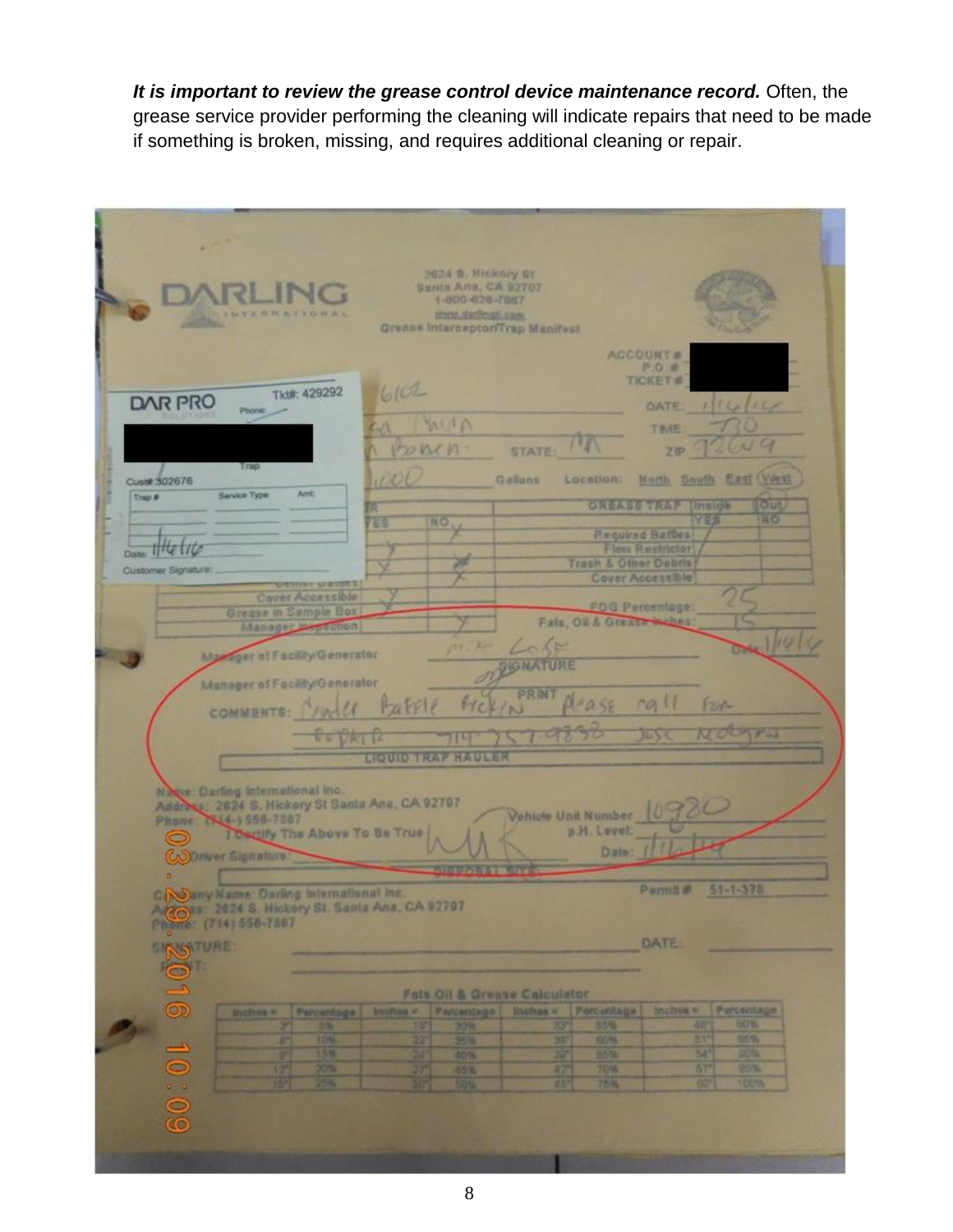# **4.1 Grease Trap Maintenance**

When inspecting and/or cleaning your grease trap, confirm that the grease traps contain their internal baffles and inlet piping flow restrictors/air relief during every inspection and cleaning. These components aid in grease removal by reducing turbulence and increasing holding time within the trap.



#### **The proper maintenance procedure for a grease trap is outlined below**:

| <b>Steps</b>   | <b>Actions</b>                                                                                                                  |
|----------------|---------------------------------------------------------------------------------------------------------------------------------|
| 1              | Remove water in the trap to facilitate cleaning. The water should be disposed of in<br>the sewer system.                        |
| 2              | Remove baffles, if possible.                                                                                                    |
| 3              | Remove the accumulated grease out of the interceptor and deposit in a FOG<br>container.                                         |
| $\overline{4}$ | Scrape the sides, lid, and baffles to remove as much of the grease as possible, and<br>deposit the grease into a FOG container. |
| 5              | Replace the baffle and lid.                                                                                                     |
| 6              | Record the volume of grease removed on the maintenance log (see Attachment II).                                                 |
| 7              | Contact a hauler or recycler for grease pick-up.                                                                                |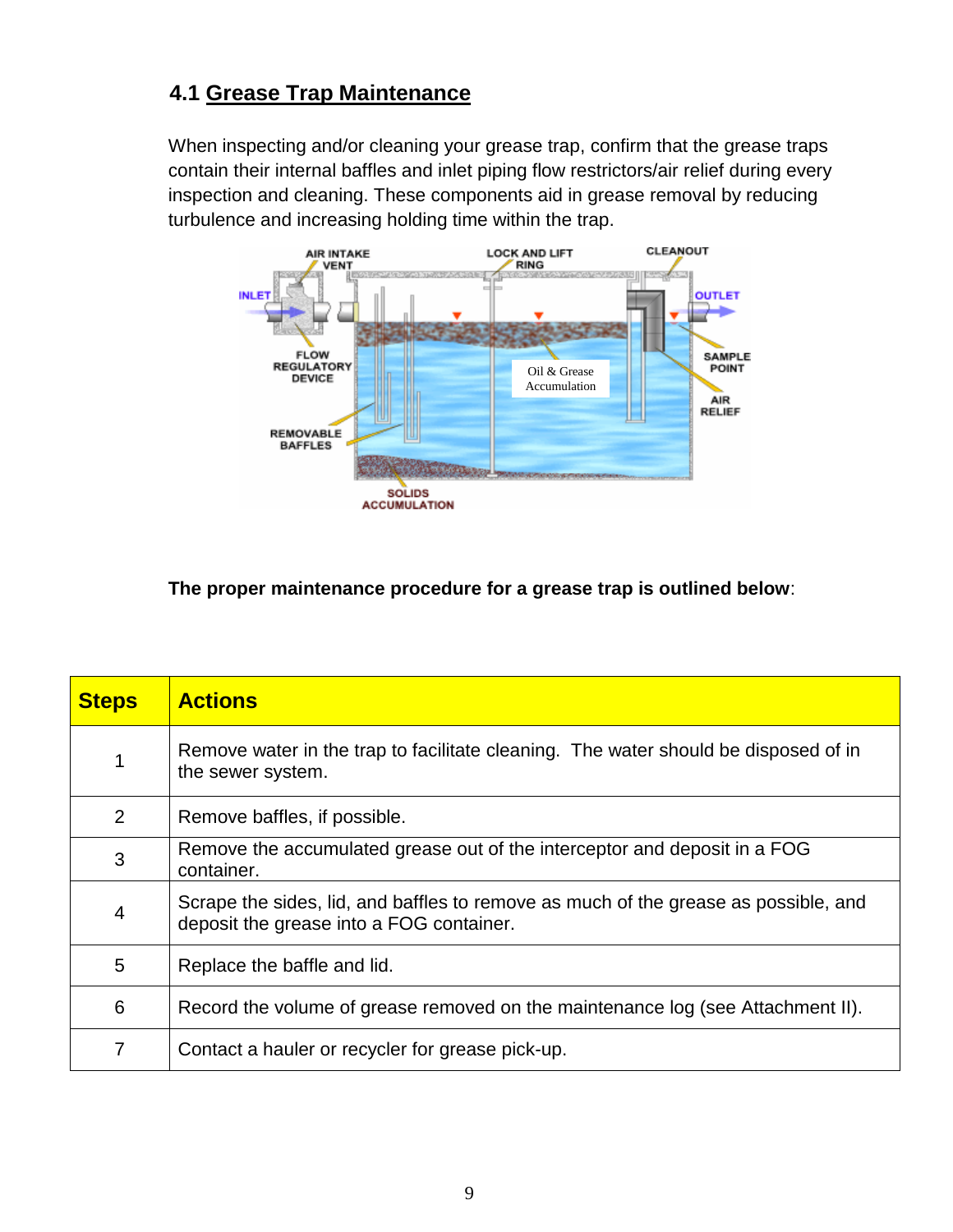## **4.2 Grease Interceptor Maintenance**

Grease interceptors, due to their size, will usually be cleaned by licensed grease haulers.



The proper maintenance procedures for a grease interceptor are outlined below:

| <b>Steps</b>   | <b>Actions</b>                                                                                                                                   |
|----------------|--------------------------------------------------------------------------------------------------------------------------------------------------|
| $\mathbf{1}$   | Contact a licensed grease hauler for cleaning (Attachment III).                                                                                  |
| $\overline{2}$ | Ensure that all flow is stopped to the interceptor by shutting the isolation valve in<br>the inlet piping to the interceptor.                    |
|                | The Following Steps Should Be Performed By a Licensed Grease Hauler                                                                              |
| 3              | Remove the lid and bail out any water in the interceptor to facilitate cleaning. The<br>water should be discharged to the sanitary sewer system. |
| $\overline{4}$ | Remove baffles, if possible.                                                                                                                     |
| 5              | Remove the accumulated grease out of the interceptor and deposit in a watertight<br>container.                                                   |
| 6              | Pump out the settled solids and then the remaining liquids.                                                                                      |
| $\overline{7}$ | Scrape and wash the walls, lid, and baffles to remove as much of the grease as<br>possible, and deposit the grease into a watertight container.  |
| 8              | Replace the lids.                                                                                                                                |
| 9              | Record the volume of grease removed on the maintenance log.                                                                                      |